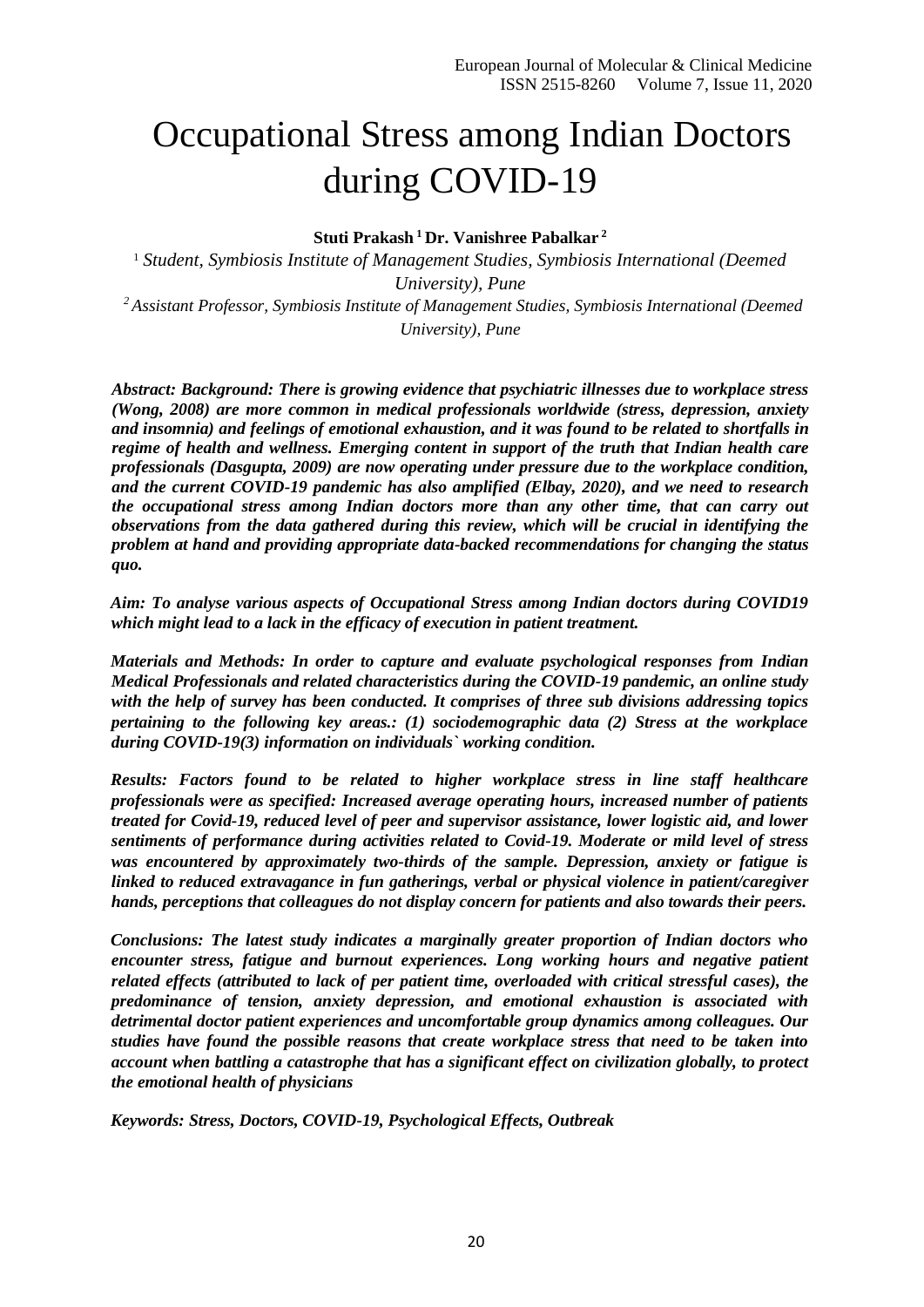#### **Introduction**

When opposed to any other profession in the country, the practice of medicine is exceptional and overwhelming. This is not only characterized by an immense level of personal and professional fulfilment, but also with a enormous degree of work anxiety psychological distress. Studies worldwide indicate that health care workers, particularly physicians, are vulnerable to developing mental health issues (Shanafelt TD, 2012) (Mavroforou A, 2006).

In addition, workplace tension has been found to be linked with emotional fatigue as well which can result in loss of motivation for work, feeling powerless, depressed and defeated (Romani M, 2014). Those that are inherent to the task, those related to patient needs, feeling overburdened, related to roles within the organization and those related to working relationships and career development are commonly reported occupational stressors among medical professionals (Tür FÇ, 2016) (Kotzabassaki S, 2003). Among professionals, emotional exhaustion is generally known as burnout.

Since December 2019, the world has been battling a new infectious disease, which is Covid-19. In Wuhan, China, it was first identified and has spread globally over the next few months. Rapid spread of disease and rising inflows of positive tested cases and related deaths contribute to tremendous fear and public anxiety. 53.8 percent of participants graded the psychological effect of the outbreak as mild or severe in an early analysis investigating the immediate psychological response of the general population in China during the Covid-19 epidemic (Wang, 2020).

Healthcare professionals (doctors) are subject to extra pressures in addition to the psychological impact of the social crisis due to active involvement in the treatment of infected patients and heightened risk of illness, fear of transmission to their relatives, anxiety for themselves and the wellbeing of loved ones, feeling stigmatized and isolated and operating under extreme pressure. At the other hand, the number of cases and illness-related deaths, excessive workload for an extended period of time and the loss of workers safety equipment was exacerbated by mental and physical burnout over time (PPE).

Stress response symptoms such as anxiety, depression, somatization, and aggression have been identified in around 10% of health care staff during and after recent outbreaks (Mak, 2009). During a recent SARS epidemic hospital response, a study from Taiwan suffered stress and 5 percent registered acute suffering stress disorder, 20 percent stigmatization and 9 percent avoidance had succeeded or considered resignation (Bai, 2004). In another study exploring, in a 3-year follow-up, 23 percent of workers were observed to have moderate to severe effects of the long-term psychological effect of SARS on health staff. (Liu, 2012). More recently, the prevalence of depression, anxiety and stress-related symptoms in Chinese health care employees during the Covid-19 pandemic was found to be 50.7 percent, 44.7 percent and 73.4 percent respectively (Lai, 2020). However, the information is still scarce and nothing is known about the psychological needs of healthcare workers coping with this environmental catastrophe. Therefore, to evaluate the psychological influence of the Covid-19 pandemic on health care personnel and related risk and protective factors, more extensive research is strongly advocated.

Health professionals are also likely, through the use of narcotics, to abuse multiple drugs and to develop diseases. A high prevalence of nicotine dependency and use of other drugs such as alcohol, cannabinoids and benzodiazepines has been seen in research. (S., 2008)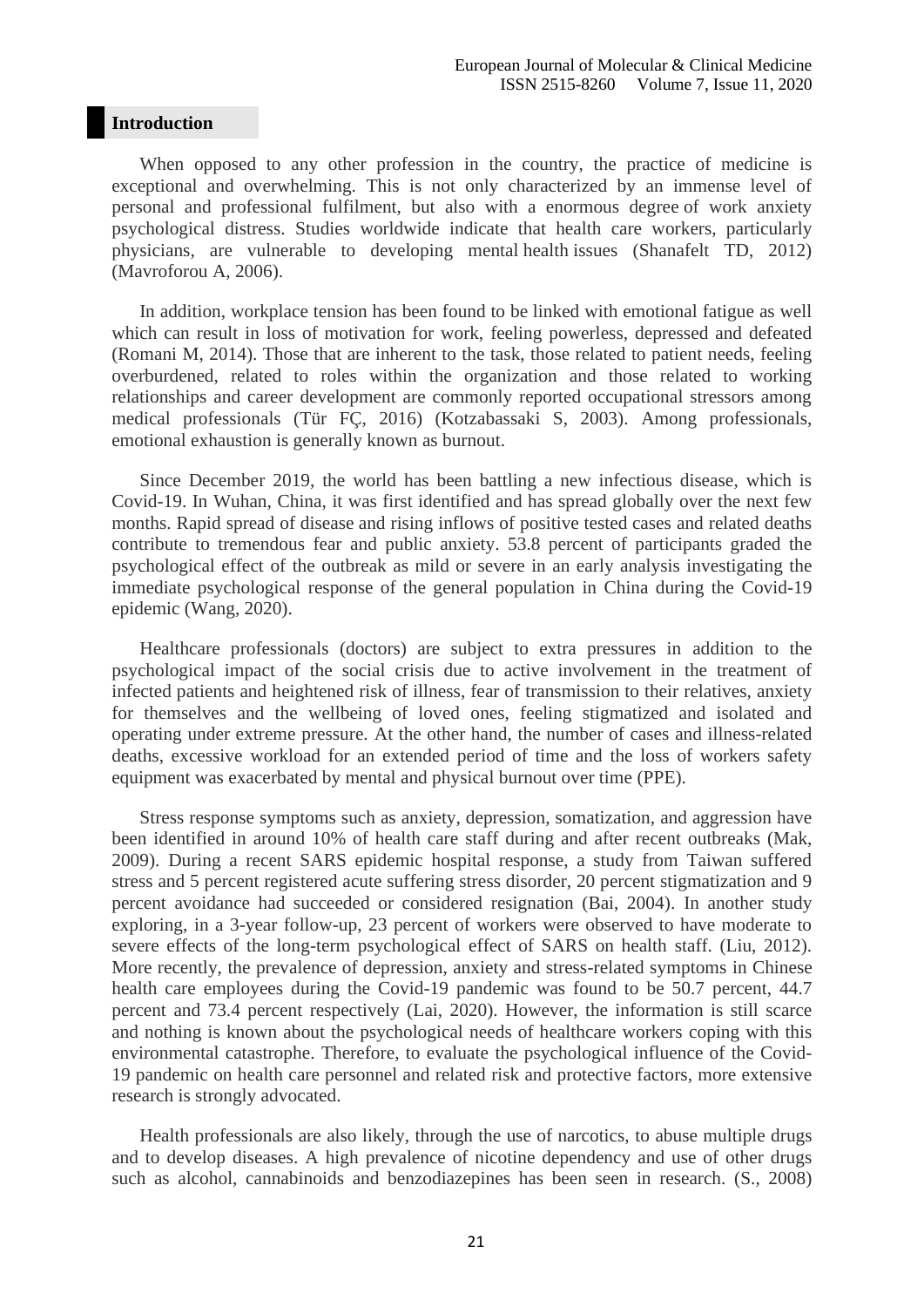(Ramakrishna GS, 2005) (Mohan S, 2006) (Akvardar Y, 2004) (Hughes PH, 1992) (Lutsky I, 1994).

Medical practitioners (faculty and resident doctors) need to recognize psychological problems in view of inconsistent findings from India and rapidly increasing mental issues within the medical fraternity. Improving understanding of medical professionals of mental health concerns would help to strengthen policies on resident duty hours and training. In this context,

The purpose of the present study was to investigate the numerous psychological problems and occupational stress due to recent outbreak of Covid-19 among medical professionals working in a government or private hospitals, clinics, nursing homes, medical colleges (depression, perceived stress, substance addiction and burnout).

Based on this viewpoint, we sought to examine physicians' rates of anxiety, stress and depression during the Covid-19 outbreak and investigated related factors at both the clinical and general sites. Through our research, we hope, would provide a better awareness of the personal interests of our doctors/medical practitioners during this crisis and help in improving strategies for safeguarding their emotional well-being.

#### **Literature Review**

The developed literature on the psychiatric disorders of medical practitioners is restricted to a few national surveys and some area hospital surveys. A broad national study of 2584 Canadian physicians found that both male and female physicians had elevated levels of workplace stress associated with lower levels of contentment of medical practice (Richardsen AM, 1991).

A postal survey of 524 United Kingdom medical staff, including healthcare consultants, general practitioners and senior hospital officials, found that about 27 percent of the doctors surveyed were listed in the category of psychological depression. Furthermore, a study of 50,000 Australian practitioners and medical students found an elevated incidence of serious psychological distress along with a double-fold rise in suicidal ideations in physicians relative to the general population (National Mental Health Survey of Doctors and Medical Students, 2011). Statistics show that more medical errors and poor patient outcomes are often correlated with clinical morbidities and burnout among medical professionals (Barger LK, 2006) (Lockley SW, 2004) (Landrigan CP, 2004).

A few Indian research have investigated neurological problems, depression and emotional exhaustion among medical professionals. These studies were restricted mainly to medical students and interns, with few studies concentrating on resident doctors (Chakraborti A, 2013) (Iqbal S, 2015) (Janjhua Y, 2012) (Saini NK, 2010) (AN., 1998)

Studies have reported tension on approximately one third of resident physicians (Saini NK, 2010). Studies among medical students showed friction between three-fourths of the respondents (AN., 1998) and those with interns showed a stress prevalence of as high as 91.1 per cent (Bagdey P, 2016). Psychological morbidity literature indicates that in more than half of undergraduate medical students, depression (51.3%), anxiety (66.9%), and stress (53%) was present (Chakraborti A, 2013) (Iqbal S, 2015) (Janjhua Y, 2012). The disparities in the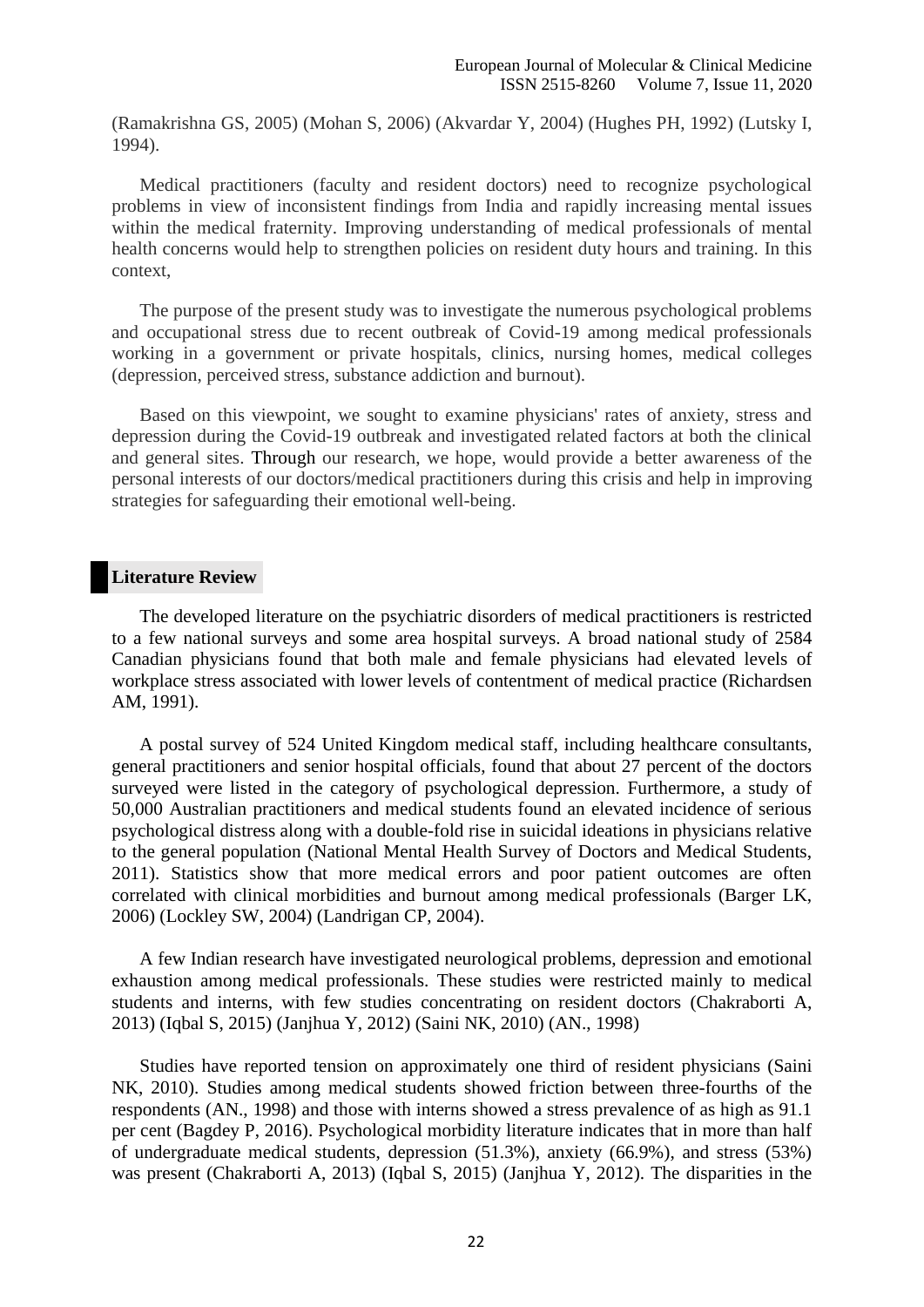approaches used to assess various psychological constructs are due to the large discrepancies among different experiments. Research has also assessed the challenges to clinical assistance and concluded that disgrace, dishonor, clandestine problems, paucity of knowledge and panic of unwelcome involvement are the main barriers to finding aid with mental health issues (Menon V, 2015). Surprisingly, none of India's research has examined the tension and psychological issues in senior healthcare professionals.

#### **Materials and Methodology**

Study architecture, population and sample, data collection, and process of data analysis is illustrated in the methodology. Methodology is the overall research method, beginning from defining the issue to the final data collection plans.

#### **Objectives of the Study**

# *"Understanding key stress factors using various stress survey among doctors during*

# *COVID-19 pandemic."*

#### **Participants and procedures**

An inter-segmental research was conceived to examine the psychological reactions of doctors and related causal reasons during the COVID-19 pandemic. To minimise face-to-face experiences and facilitate the engagement of doctors who work intensely during this emergency, we used an online survey using Google Forms. To participate in this review, we contacted a convenient sample of physicians. The survey was spread from various specialities on different classes of social networks. At each level of the survey, all participants were given the option, where their commitment to participate in the research was checked by going ahead with each point. The data was obtained between 10 May and 25 August 2020.

The research contained questions related to demographic and personal attributes, drug use, depressive symptoms, perceived stress and burnout. 1721 physicians around the country have been issued the invitation link to the study. The letter/link of invitation indicated that participants can withdraw any time and their willingness to participate was reflected in the completion of the survey. During the weekend, the email containing the survey was sent again over six consecutive weekends. In the event that everyone did not respond in the first place, weekly reminders were sent for the next 5 weeks. Data secrecy was respected and no participants' sensitive information was revealed to anybody. Additionally, To determine factors such as drug misuse, level of participation in any leisure activities, medical errors, and patient-related aggression, self-designed research question were used.

#### **Sample Size Determination**

Using the formula  $N = Z_{\alpha}^2 P (1-P)/d^2$ , the sample size was calculated. In this,  $\alpha$  was 0.05,  $Z_{\alpha}$  was 1.96 (at a confidence level of 95 percent), and the calculated acceptable error margin for proportion, d, was 0.05.

The prevalence of psychological comorbidity was reported to be about 37% based on a previous report on the psychological well-being of physicians in China during the SARS epidemic in 2003 and a report by COVID-19 from China. (Lee, 2007 Apr) (Zhang C. Y., 2020). The sample size was estimated to be at least 358, based on the aforementioned formula.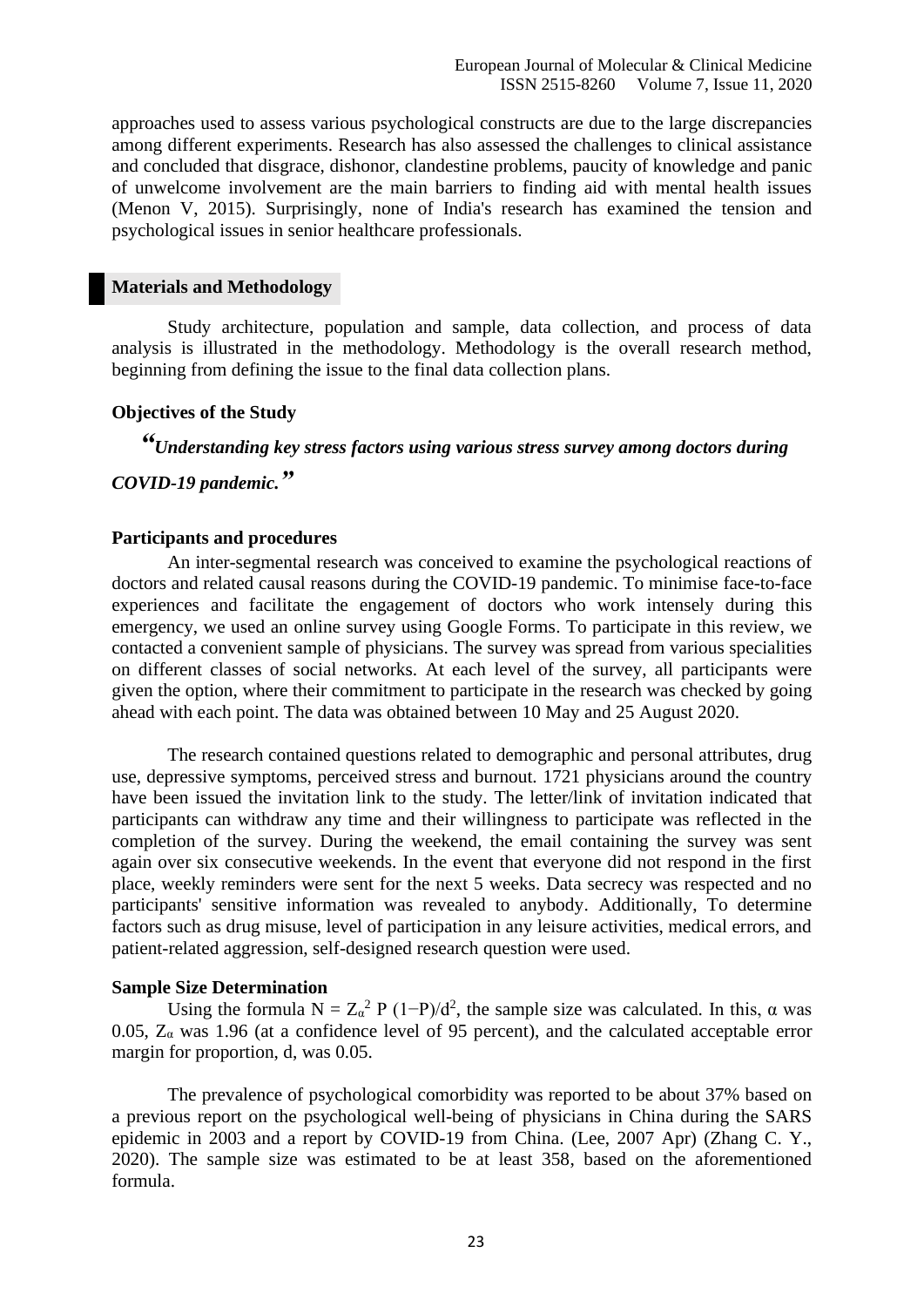#### **Survey instrument**

Since the outbreak, sociodemographic data on age, gender, marital status, specialties, household composition, comorbid medical diseases, history of mental disorders, smoking status, consumption of alcohol and time spent on various recreational activities such as watching TV, going to the gym, social media, etc. have been collected.

#### **Statistical analyses**

SPSS-25.00 was used to analyze the data obtained. (SPSS for Windows, Version Chicago, SPSS Inc.). For the categorical variables, frequency and percentages were calculated and mean and standard deviations (SDs) were calculated for the continuous variables.

#### **Results & Analysis**

The survey was sent to 1478 medical professionals. Of these, 85 e-mails bounced back and 78 opted out of the survey at various stages of survey. Of the remaining 1607 medical professionals, 450 (34.22%) responded to the survey.

#### **Demographic Analysis**

The majority of the responders were males ( $n = 252$ ; 56.0%). Females constituted 43.1% ( $n = 194$ ), whereas some of the participants exercised the option of "Prefer not to say"  $(n = 4; 0.9\%)$ .

We saw almost equal distribution among the three middle order age ranges (Age: 30-60 Yrs.), with lower age and upper age bracket receiving a smaller number of responses suggesting most of the responses we received were from active doctor, whereas doctors in the age bracket 20-30 Yrs., majority of whom would be student doctors, received less participation considering less involvement in active medical duties.



Of the 450 respondents, majority of them where married (n  $=$  346; 77.0%) and rest of them were single  $(n =$ 104, 23.0%). In terms of practice, majority of the respondents were Government employee ( $n = 263$ ;

58.4%) and rest were private practitioner ( $n = 187, 41.6\%$ ).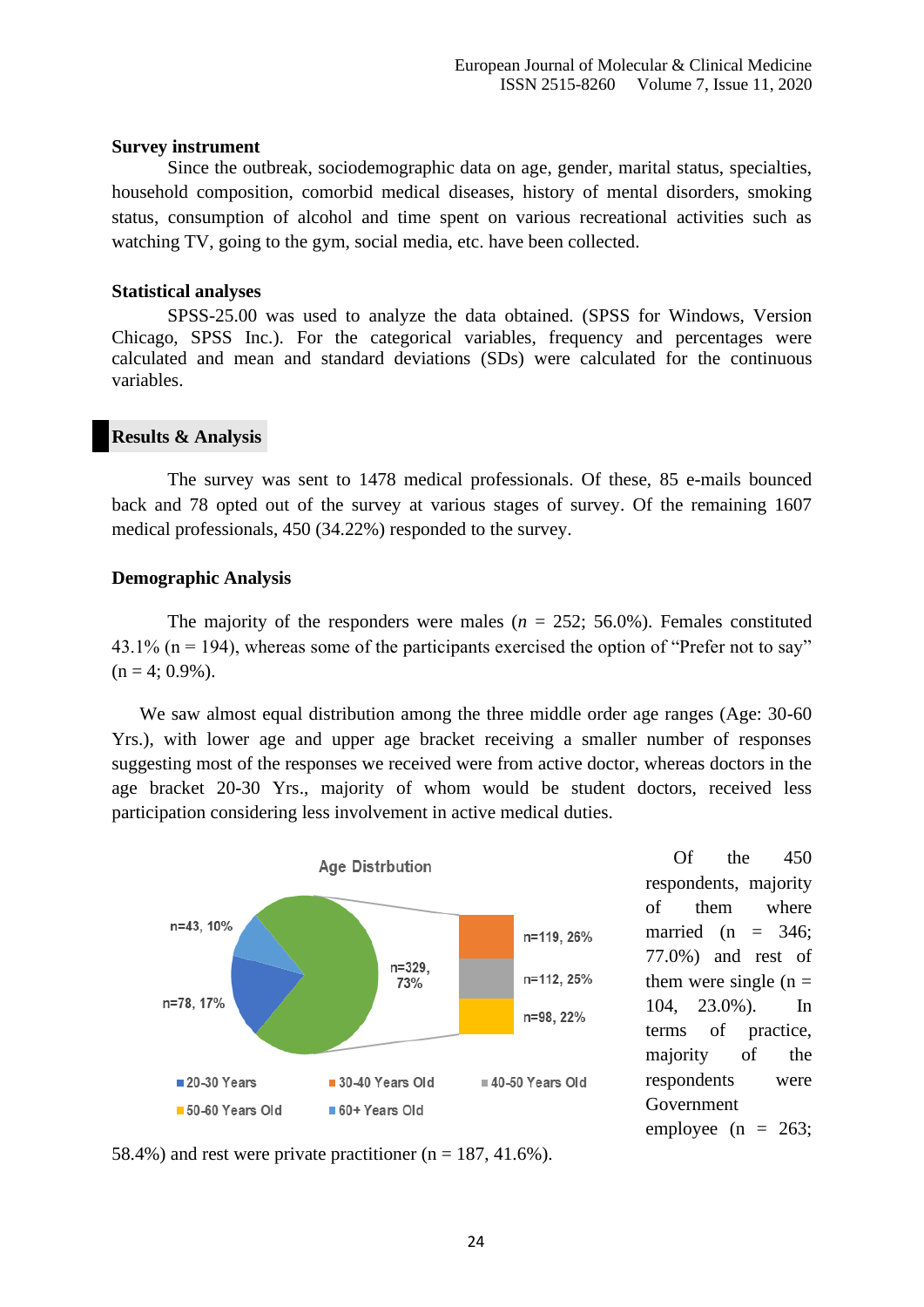European Journal of Molecular & Clinical Medicine ISSN 2515-8260 Volume 7, Issue 11, 2020



While capturing the experience level of respondents, we divided the experience years in 5 years bracket to account various experience points, as occupational stress varies based on but not

limited to experience level of an individual.

To get a proper collective view, we gave options to respondents to select their practice region from four categories, namely, Rural, Semi Rural, Urban and Semi Urban. Majority of the respondents in our survey were from Urban region (n  $= 253, 56.2\%$ ).



#### **Severity of Stress due to COVID-19**

To understand the severity of stress among doctors, we gathered information of stress levels, and duration of the stress, to understand the increase in stress due to COVID-19. With majority of respondents choosing 4 to 6 months as duration of stress, which suggests that, their stress levels have increased with the onset of COVID-19.

|               |                | Less   |               |               | 6         | More           |              |
|---------------|----------------|--------|---------------|---------------|-----------|----------------|--------------|
|               |                | Than A | 1 to $3$      | $4$ to 6      | months to | than 1         |              |
|               |                | Month  | <b>Months</b> | <b>Months</b> | 1 year    | year           | <b>Total</b> |
| <b>Stress</b> | <b>Mild</b>    | 29     | 29            | 42            | 0         | 0              | 100          |
| Level due to  | Moderate       | 10     | 82            | 94            | 1         | $\overline{2}$ | 189          |
| COVID-19      | <b>Severe</b>  | 3      | 36            | 73            | 0         |                | 113          |
|               | <b>Extreme</b> | 4      | 17            | 22            | 3         | $\overline{2}$ | 48           |
| <b>Total</b>  |                | 46     | 164           | 231           | 4         | 5              | 450          |

#### **Stress Level due to COVID-19 \* Duration of Stress Crosstabulation**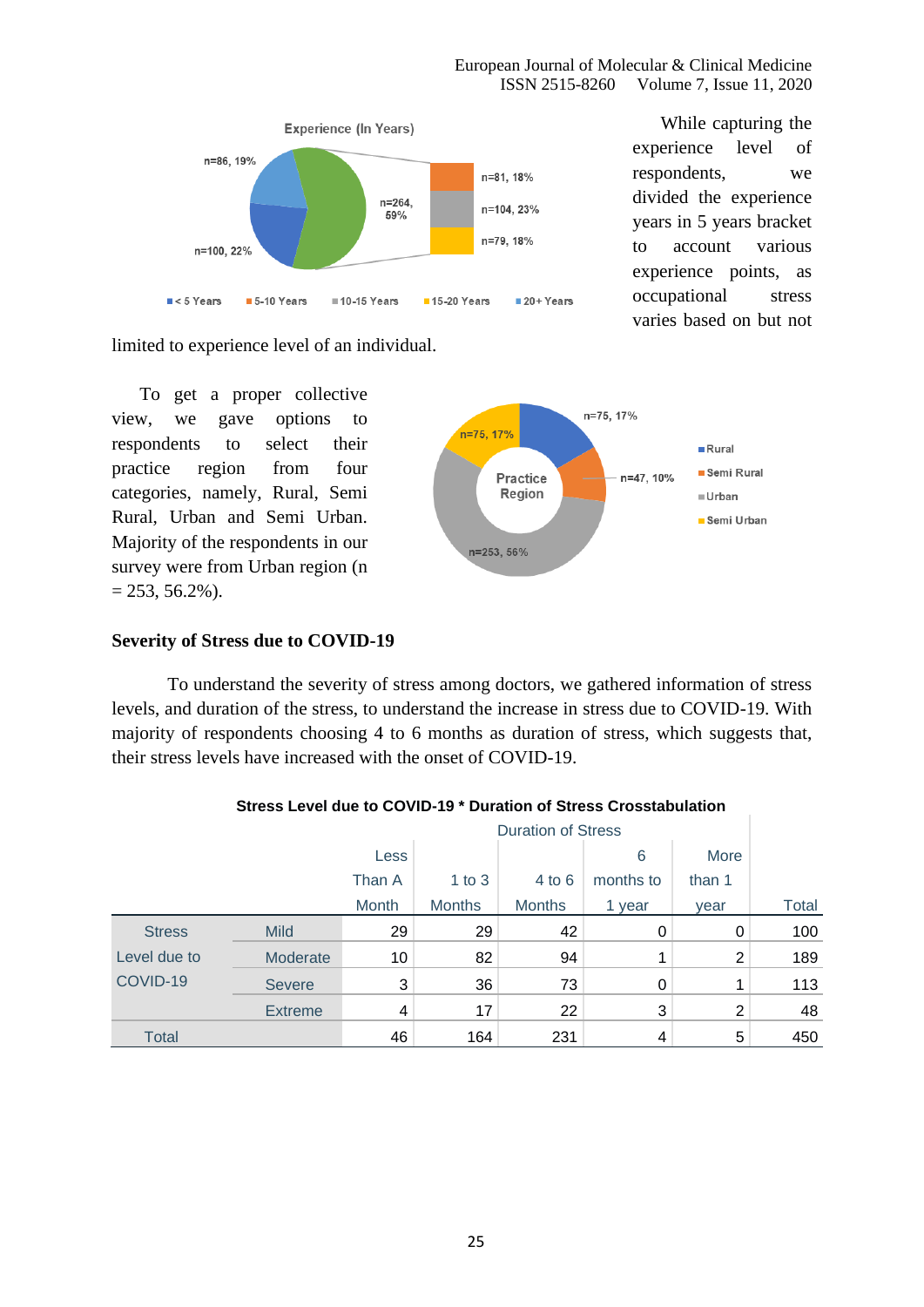# **Occupational Stress factors during COVID-19 related to Work Culture**

Upon performing descriptive statistics, the mean and standard deviations of various factors related to work culture which were leading to occupational stress were tabled as following.

|                                                                      |     |      | Std.      |
|----------------------------------------------------------------------|-----|------|-----------|
|                                                                      | N   | Mean | Deviation |
| (During COVID-19) [I have very long working hours]                   | 450 | 3.67 | 1.055     |
| (During COVID-19) [I have too much work allotted to me]              | 450 | 3.77 | .949      |
| (During COVID-19) [My work is repetitive and monotonous]             | 450 | 3.19 | 1.125     |
| (During COVID-19) [I don't have sufficient time to complete my work] | 450 | 3.61 | 1.071     |
| (During COVID-19) [I don't have enough rest breaks to relax in       | 450 | 3.75 | .940      |
| between work]                                                        |     |      |           |
| Valid N (listwise)                                                   | 450 |      |           |

#### **Descriptive Statistics**

Five-point Likert scale was used during the survey to understand and categorize the various factors related to COVID19 work culture which are leading to surging occupational stress among Doctors. In our analysis of the survey, we found out that, the three most prominent factors leading to occupational stress were *long working hours (Strongly Agree: 99, Agree: 194), Too much work allocation (Strongly Agree: 97, Agree: 213) and, insufficient time to complete the work (Strongly Agree: 98, Agree:180).* These three prominent factors are intertwined to the core issue of increasing number of patients per doctor, which leads to over allocation of work, as surge in patients were rapid, however the same was not true for trained doctors. Also, we kept one factor related to work-life balance, and the results were in negative spectrum of the Likert scale suggesting, *Poor work-life balance among doctors (I have good work-life balance [Strongly Disagree: 72, Disagree: 190]).*

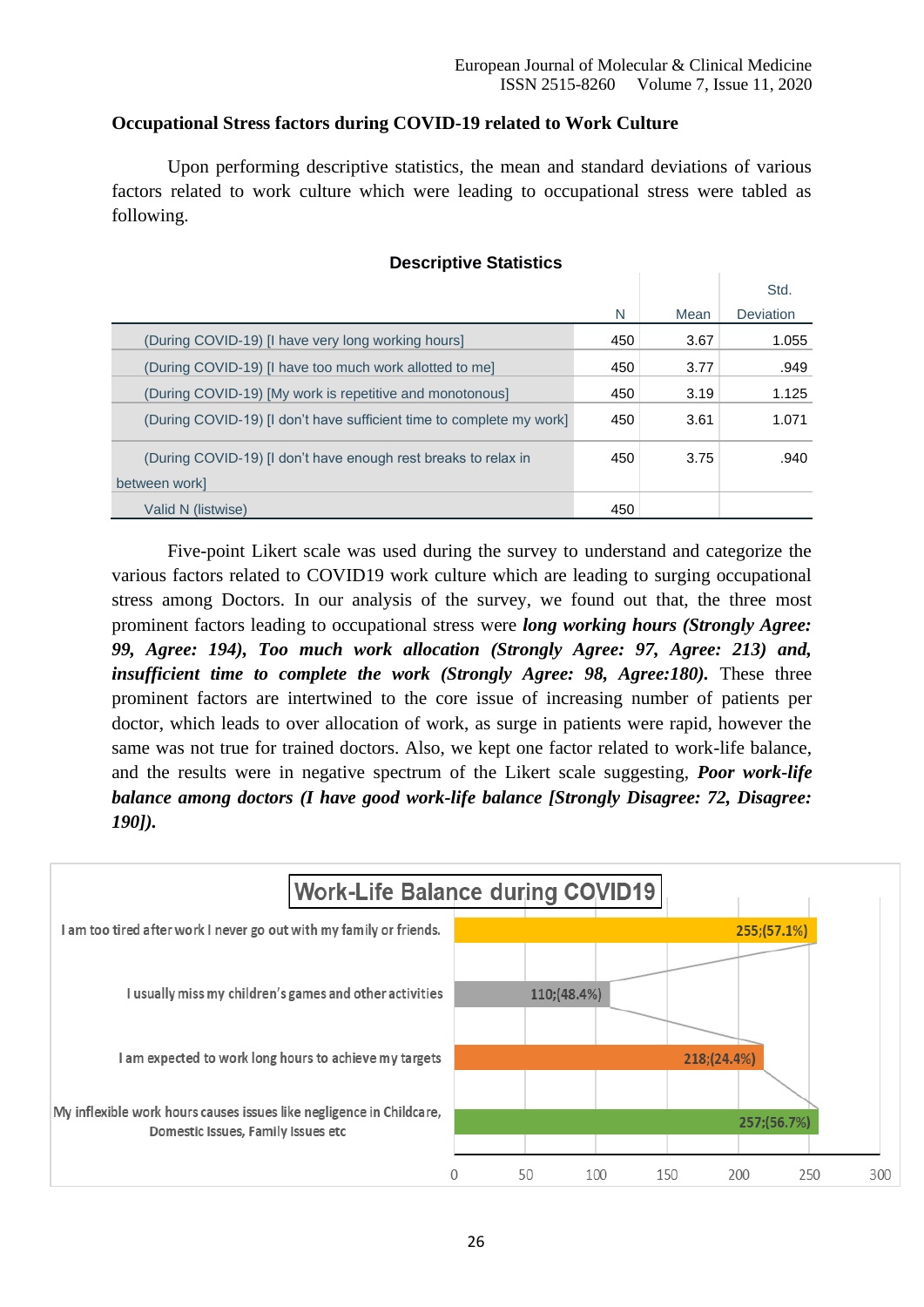

To better understand the reasons behind the poor work-life balance, we gave options to survey respondents to choose from (multiple choice could be selected), which helped us in further zeroing into core reasons leading to poor work-life balance. Following graphs details the same. Prominent reasons identified were, *After work Tiredness leading to less interaction with family and friends (255, 57.1%) and Inflexible work hours causing Domestis Issues (257, 56.7%).*

#### **Occupational Stress factors during COVID-19 related to Personal Safety**

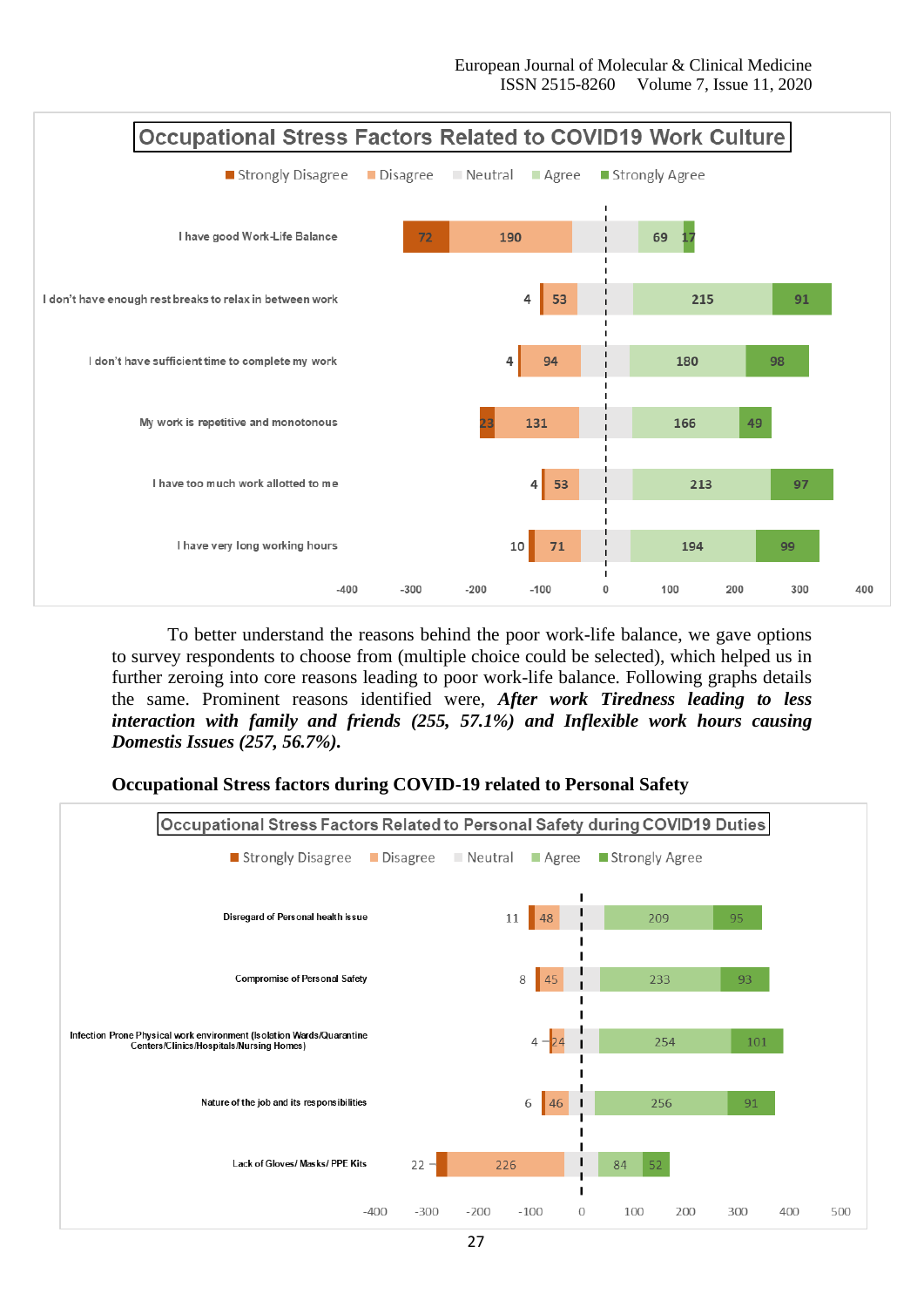Upon performing descriptive statistics, the mean and standard deviations of various factors related to personal safety which were leading to occupational stress were tabled as following.

|                                                       |     |      | Std.           |
|-------------------------------------------------------|-----|------|----------------|
|                                                       | N   |      | Mean Deviation |
| Stress factors related to COVID-19 [Lack of Gloves/   | 450 | 2.49 | 1.051          |
| Masks/PPE Kits]                                       |     |      |                |
| Stress factors related to COVID-19 [Nature of the job | 450 | 2.82 | 1.147          |
| and its responsibilities]                             |     |      |                |
| Stress factors related to COVID-19 [Infection Prone]  | 450 | 3.84 | .907           |
| Physical work environment (Isolation Wards/Quarantine |     |      |                |
| Centers/Clinics/Hospitals/Nursing Homes)]             |     |      |                |
| Stress factors related to COVID-19 [Compromise of     | 450 | 3.94 | .815           |
| <b>Personal Safety</b>                                |     |      |                |
| Stress factors related to COVID-19 [Disregard of      | 450 | 3.80 | .941           |
| Personal health issue]                                |     |      |                |
| Valid N (listwise)                                    | 450 |      |                |

#### **Descriptive Statistics**

Five-point Likert scale was used during the survey to understand and categorize the various factors related to personal safety during COVID19 work environment which are leading to surging occupational stress among Doctors. In our analysis of the survey, we found out that, the three most prominent factors leading to occupational stress were *Infection prone Physical work environment (Strongly Agree: 101, Agree: 254), Compromise of personal safety (Strongly Agree: 93, Agree: 233) and, Disregard to Personal health issues (Strongly Agree: 95, Agree:209).*

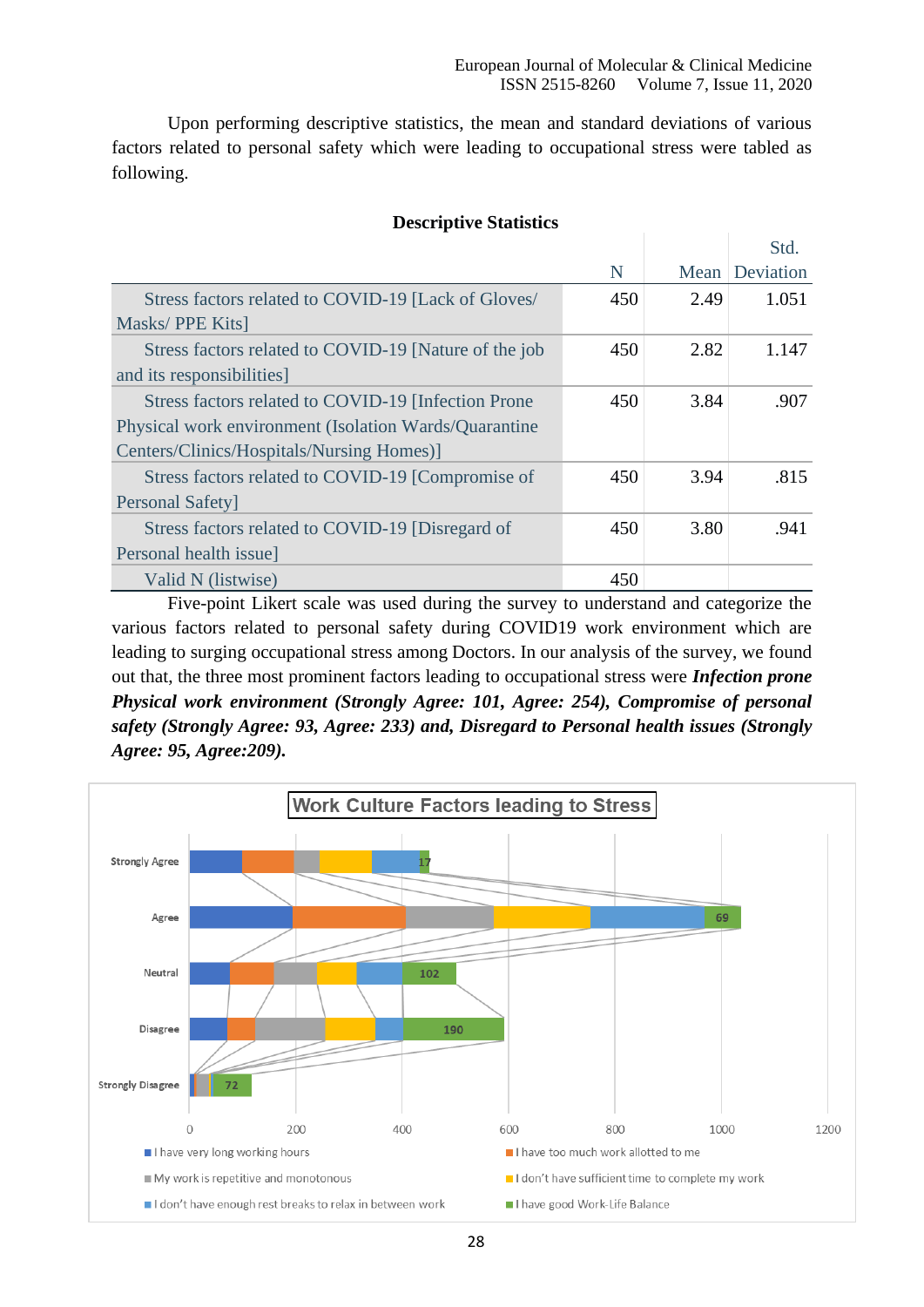# **Recreational Activities for Coping Stress**

In our survey, we gave our respondents various recreational activities which are common in lifestyle of a doctor, and asked them to rate each of them based on frequency namely, *Daily, Once a week, Twice a week, Not at all.* Results were plotted in clustered bar chart with count of above frequencies against each recreational activity. Moving average for *Daily and Not at all,* were also depicted on the graph using moving average trendline to identify the extreme ends.

In our analysis, we found that, *Using social media (WhatsApp, Facebook, Twitter, LinkedIn, Snapchat etc.) [Daily:190], Watching Television/ Movies/ Web Series/ Streaming platform – Netflix/ Amazon Prime/ Voot/ HotStar [Daily: 173] and Surfing Internet [Daily: 170]* were most prominent recreational activities done by doctors to cope stress.

Use of substance uses such as *Stimulants, Benzodiazepines, Opioids, Cannabis/ Marijuana/ Weed, Tobacco and Alcohol, were seen majorly in <i>Not at all frequency category, suggesting* good control among doctors, enhancing the integrity towards the noble profession.

However, considering the prominent factors, and use of electronic devices which is leading to high screen on time might have some other effects on the physical well-being of doctors. This can be taken up as another area of research to find out the effects of higher screen on time. Our analysis details out the factors employed by doctors to cope the stress which are being instrumental in alleviating the occupational stress, and at the same time maintaining the sanity of persons to repeat the tasks on hand with same amount of dedication and perfection.

Socializing with colleagues and friends over chats and listening to music were next two prominent recreational activities which came out in our analysis. It is also worth noting that the intersection points of moving average trendlines for *Daily and Not at all,* are against our predominant factors, suggesting the varying interest level of respondents away from substance use.

However, social gathering received good frequency of *Not at all,* suggesting the high level of lockdown rules and pandemic literacy among doctors, which made them to take responsible action by restricting their physical social interactions.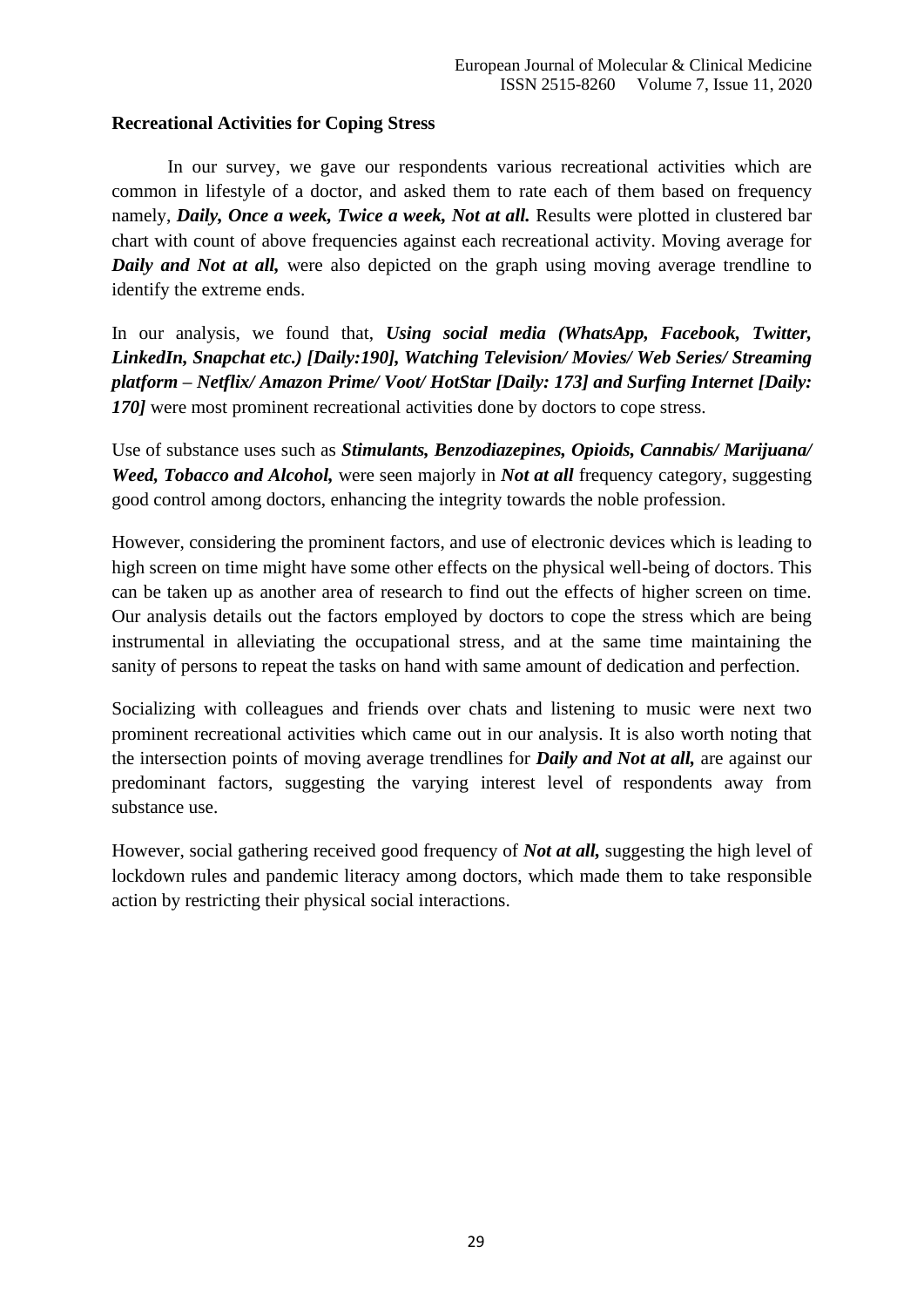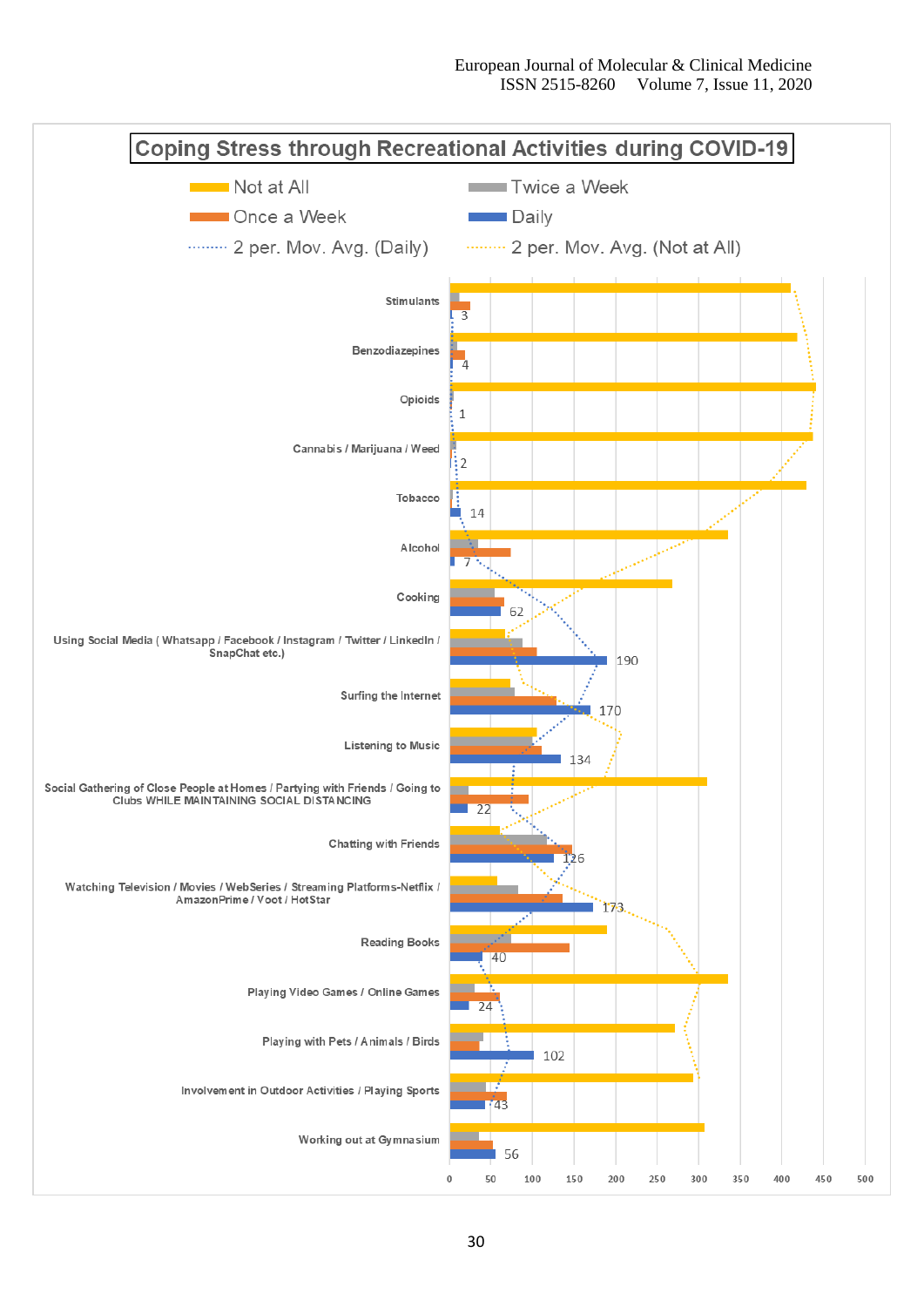# **Discussions**

#### **The extent of doctors' mental health issues**

The research indicated that a large number of physicians suffer from mental health issues after a pandemic, including diagnosable mental health conditions. As follows, they are enumerated.

#### *a) Anxiety*

Prevalence of anxiety in doctors ranging from 44.6% to 62% in the form of COVID-19. (Kang, 2020; Lai, 2020). A study conducted in India amid swine influenza found that 98.5 percent of health personnel reported mild form anxiety and another similar study showed significantly higher anxiety scores among SARS doctors than their counterparts from the non-SARS unit (Su, 2007; Mishra, 2016).

#### *b) Depression*

Research conducted during SARS have registered a 38.5 percent and 29 percent incidence of depression in front-line doctors, respectively, with the other study finding a higher incidence among nurses (45 percent) than doctors. More exhaustion, stress, and post-traumatic symptoms were also documented in studies examining stress and depression in doctors after 1 year of the SARS outbreak (Lee, 2007 Apr). In COVID-related studies, elevated rates of depressive symptoms as high as 50 percent were found in doctors (Lai, 2020; Zhang W. R., 2020).

#### *c) Insomnia*

A comprehensive review from Taiwan found that 37% of physicians in the SARS unit were suffering from insomnia. (Su, 2007). The prevalence of insomnia among front-line doctors has been reported in recent studies (by the Insomnia Severity Index) to be about 35 percent-38 percent (Kang, 2020; Lai, 2020; Zhang W. R., 2020).

#### *d) Emotional distress*

A Canadian report estimated that 36% of physicians experiencing the SARS epidemic encountered a high degree of anxiety with a higher number of nurses than doctors. (Maunder R. , 2004). Another poll performed during the Ebola pandemic showed that emotional fatigue affected almost two-thirds of doctors (McMahon, 2016). Latest study has found that 62 percent-71 percent of doctors have experienced a form of anxiety in the midst of COVID-19 (Kang, 2020).

Doctors also suffer from other psychiatric problems, such as inappropriately perceived selfhealth, depersonalization, low personal performance, during the quarantine era. (Nickell, 2004; Kang, 2020; McMahon, 2016).

# *Occupational Stress Factors among Doctors during COVID19*

# *Socio-ecological factors*

Socio-ecological causes, such as having an infant or a sick elderly person in the household, which they would often take care of during the pandemic while fulfilling duties as doctors (Maunder R. , 2004; Nickell, 2004).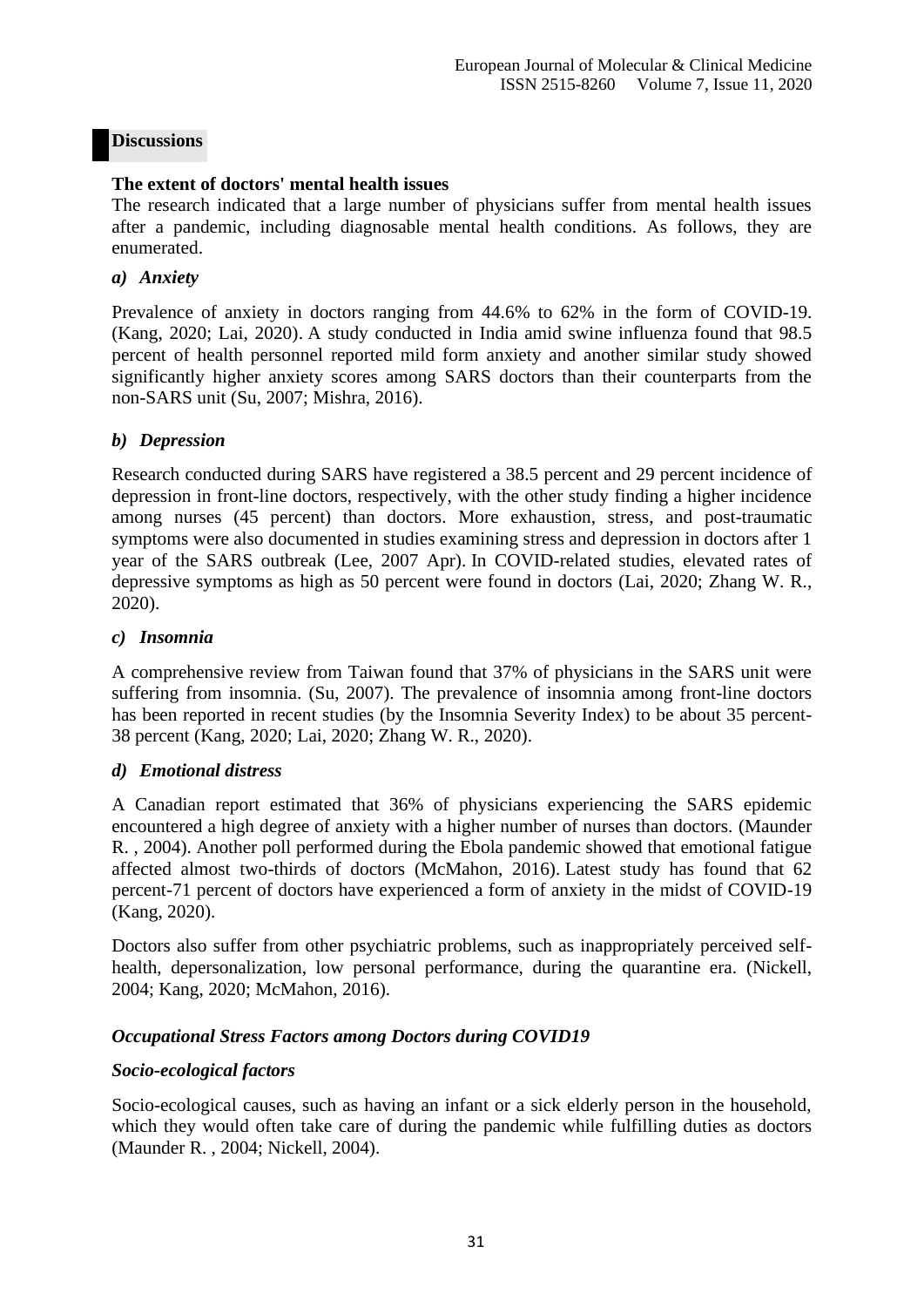# *a) Job stress/occupational stress*

Infection-contracting physicians lead to gross understaffing at healthcare facilities. Such a scenario entails the doctors dealing with minimal money, lengthy working hours and constantly shifting assignments, and working in an unfamiliar atmosphere that results in immense emotional distress, even for the new teammates. This is exacerbated by unparalleled quarantine / isolation conditions and rigid interpersonal distance management. Western research shows that after the pandemic, doctors are also bound by the provincial order not to operate in several locations, resulting in financial difficulties.

# *b) Infection prone Work Environment*

Doctors operating in the high-risk sector are at increased risk of exposure to infections (Nickell, 2004; Lai, 2020). A Wuhan (China) study estimates that as many as 87.5 percent of doctors have been contaminated with COVID-19. Such a high chance of exposure to illness leads doctors to feel anxiety, pain and stress, and is often compounded by the possibility that their loved ones may be contagious, leading to significant mental health concerns.

#### *c) Social distancing*

In the ongoing COVID-19 to overcome the viral disease, the prevention of physical touch is considered to be an essential step. Due to which, doctors are forced to keep their closed ones apart, which deprives them of the emotional connectivity, they otherwise crave. Furthermore, retaining social distance from their family members leads to a lack of emotional participation from the relevant members which leads to interpersonal conflict and mental health concerns. (Maunder R. H., 2003; Nickell, 2004; Su, 2007).

# *d) Lack of PPE Kits*

Working with a limited stock of personal safety devices for front-line doctors is not uncommon. Such a condition leads to panic and distress among doctors. The problem is also exacerbated by ambiguity about the adequacy of PPEs in a specific context that leads to misunderstanding and concerns. However, excessive use of PPEs has also been reported to be a major cause of distress among physicians. Research reveals that PPE is a huge obstacle to communicating effectively with the patient and colleagues; functioning mostly with PPEs throughout extended durations, in turn, also leads to extreme burnout. (Cheong, 2004).

#### *e) Quarantine*

Quarantine is an essential step in the pandemic to mitigate contamination. Front-line doctors also have to operate in segregated wards where they are the patients' primary providers of care. Doctors suffer from burnout and often feel the absence of self-control in the absence of much needed internal contact and social reinforcement. In addition, front-line doctors frequently have to live in isolation, which deprives of emotional assistance from close medical friends and family members, resulting in numerous psychological disorders (McMahon, 2016).

#### *f) Lack of organisation and colleagues' encouragement and support*

Isolation / quarantine is an essential step in the pandemic to mitigate contamination. Frontline doctors also have to operate in segregated wards where they are the patients' primary providers of care. Doctors suffer from burnout and often feel the absence of self-control in the absence of much needed internal contact and social reinforcement.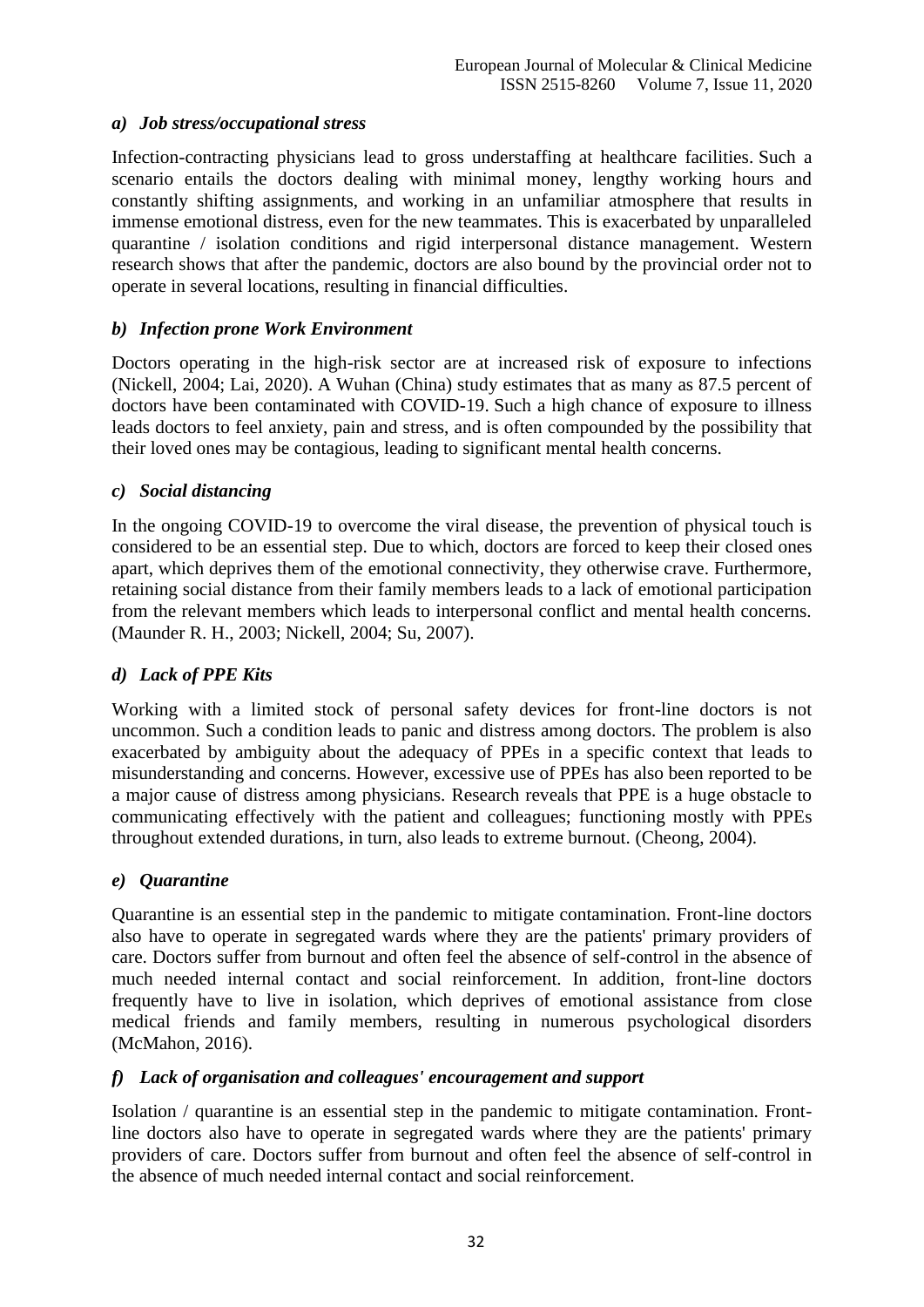In comparison, during such a disaster, the mental health challenges of doctors are frequently ignored. The much-needed annual monitoring is usually elusive for any mental health concerns.

# *g) Role conflict*

The research available shows that doctors frequently suffer from a position dispute (between their position as healthcare practitioners and their position as parents or family staff). They also threaten or stay apprehensive about their family members being a contagion (Maunder R. , 2004; Khee, 2004). Literature shows that greater rates of anxiety, depression and frustration are identified by front-line doctors with infants. This can contribute to ignoring organisational coping mechanisms and absenteeism, which adversely impact the efficiency of a company.

# **Conclusions**

Compared to the Western Pacific and European countries, India was hit by pandemic comparatively late, although the dissemination of COVID-19 was very widespread. The country has registered over 9,07,883 confirmed cases and 1,04,555 deaths as of  $7<sup>th</sup>$  October 2020 (Ministry of Health and Family Welfare, Govt. of India, 2020). A large number of front-line doctors have also fallen victim to COVID-19 as a global trend. The government was swift to put in place restrictions around national transit points in order to reduce the transmission of the virus and introduced stringent measures, including a complete national shutdown and forced social distancing. As a result, there are extensive complications, travel restrictions, difficulties in buying essential products and obtaining other crucial services (e.g. transport, health care, etc.) around the country.

The social media rounds of misinformation / rumour resulting in prejudice towards the physicians, as well as violence and adverse treatment cases towards them, worsen this situation. The fears about the availability of PPEs, the course of the pandemic, and exclusion / quarantine are adversely impacting the mental health of physicians.

More motivational and morale-boosting programs should be actively sought by the public and doctors in order to alleviate their anxiety. The government should take urgent action and accept full responsibility for any wrongful incident linked to COVID-19 on the part of the doctors and their relatives. Cash benefits and accelerated monthly wages for physicians have been declared by local bodies in many states. All of these increase doctors' morale and the government should not feel ignored.

Some of the suggested measures to mitigate the psychological impact of COVID-19 in physicians, based on the findings of the available literature, are learned from the experiences of other countries:

- *i. Provision of mental health condition screening, evaluation of mental health needs and institution-level mental health assistance and front-line physician services;*
- *ii. Analysis of the nature of mental health issues; and the participation of MHPs in policy formulation and implementation; and the constructive role and leadership of MHPs.*

The goal of the latest study was to highlight the psychological effect on front-line doctors of the pandemic. Among physicians, the severity of mental health issues is enormous; burnout,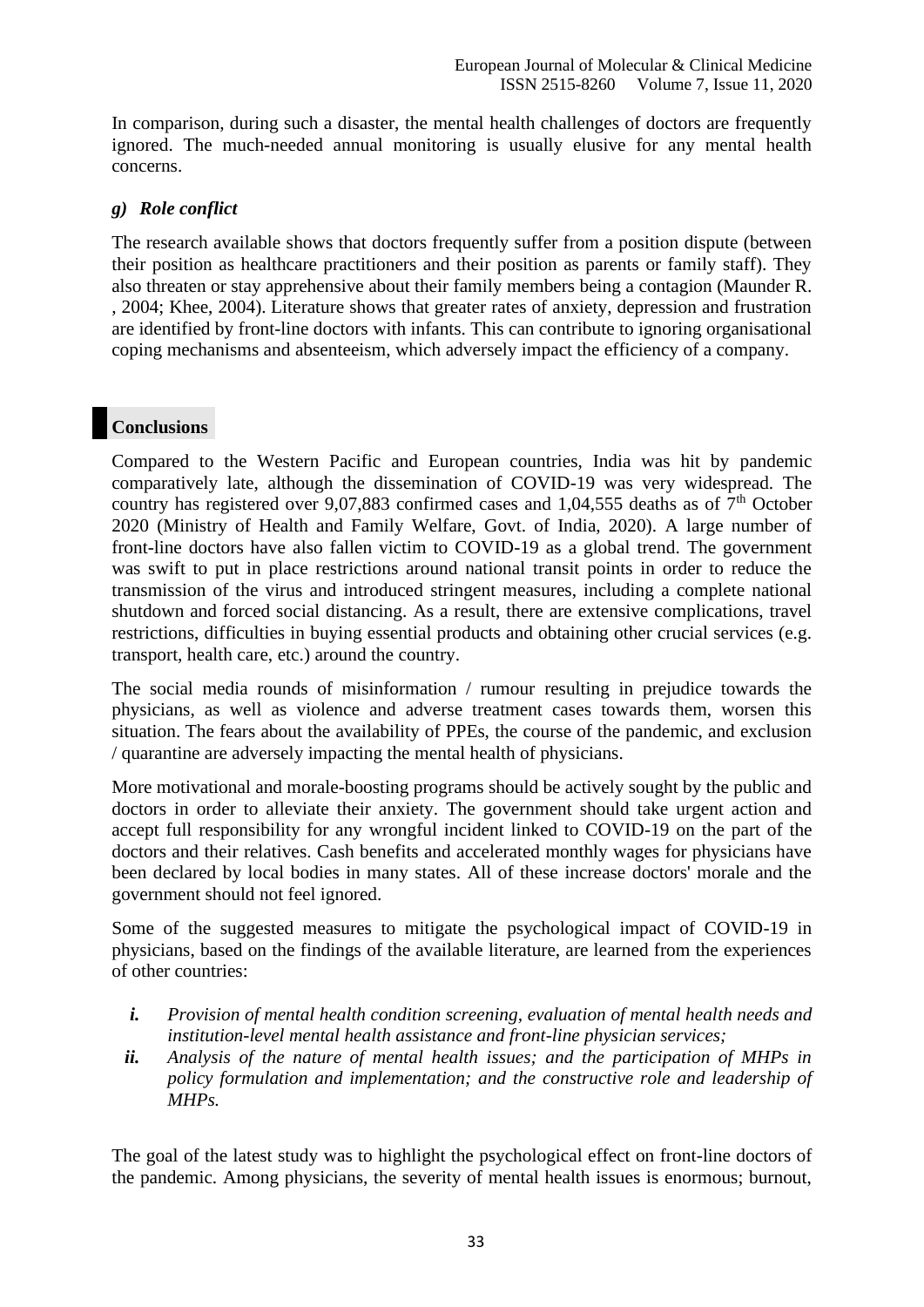insomnia, depression, stress-related illnesses, and so on are some of the prevalent conditions. Different molecular, psychological and socioenvironmental variables mediate it. Lack of successful communication, substantive assistance from the government body, confusion, lack of PPEs, prejudice and professional stress are some of the main potential causes for the development of mental health problems among physicians.

The psychological influence of COVID-19 among physicians may be reduced to a large extent by studying lessons from previous pandemics and from other nations that have successfully treated and worked on COVID-19. More research, particularly from low- and middle-income countries such as India, is required to develop therapies customized to the needs of doctors.

#### **References**

- Akvardar Y, D. Y. (2004). Substance use among medical students and physicians in a medical school in Turkey. . *Soc Psychiatry Psychiatr Epidemiol*, 39:502-6.
- AN., S. (1998). A study of stress in medical students at Seth G.S. Medical College. . *J Postgrad Med*, 44:1-6.
- Bagdey P, P. D. (2016). Job stress among interns of a tertiary care hospital in central India. . *Sch J Appl Med Sci*, 4:3128-3131.
- Bai, Y. L.-..-..-... (2004). Survey of stress reactions among health care workers involved with the SARS outbreak. *Psychiatr.Serv. 55 (9)*, 1055-1057.
- Barger LK, A. N. (2006). Impact of extended-duration shifts on medical errors, adverse events, and attentional failures. . *PLoS Med*, 3:e487.
- Chakraborti A, R. P. (2013). Assessing perceived stress in medical personnel: In search of an appropriate scale for the Bengali population. . *Indian J Psychol Med*, 35:29-33.
- Cheong, D. &. (2004). Impact of severe acute respiratory syndrome on anxiety levels of front-line health care workers. *Hong Kong Med J, 10(5),*, 325-30.
- Dasgupta, H. &. (2009). Role stress among doctors working in a government hospital in Shimla (India). *European Journal of Social Sciences 9(3)*, 356-370.
- Elbay, R. Y. (2020). Depression, Anxiety, Stress Levels of Physicians and Associated Factors In Covid-19 Pandemics. *Psychiatry Research*.
- Hughes PH, B. N. (1992). Prevalence of substance use among US physicians. . *JAMA*, 267:2333-9.
- Iqbal S, G. S. (2015). Stress, anxiety and depression among medical undergraduate students and their socio-demographic correlates. *Indian J Med Res*, 141:354-7.
- Janjhua Y, C. (2012). Behavior of personality type toward stress and job performance: A study of healthcare professionals. *J Family Med Prim Care*, 1:109-13.
- Kang, L. M. (2020). Impact on mental health and perceptions of psychological care among medical and nursing staff in Wuhan during the 2019 novel coronavirus disease outbreak: A cross-sectional study. . *Brain, behavior, and immunity.*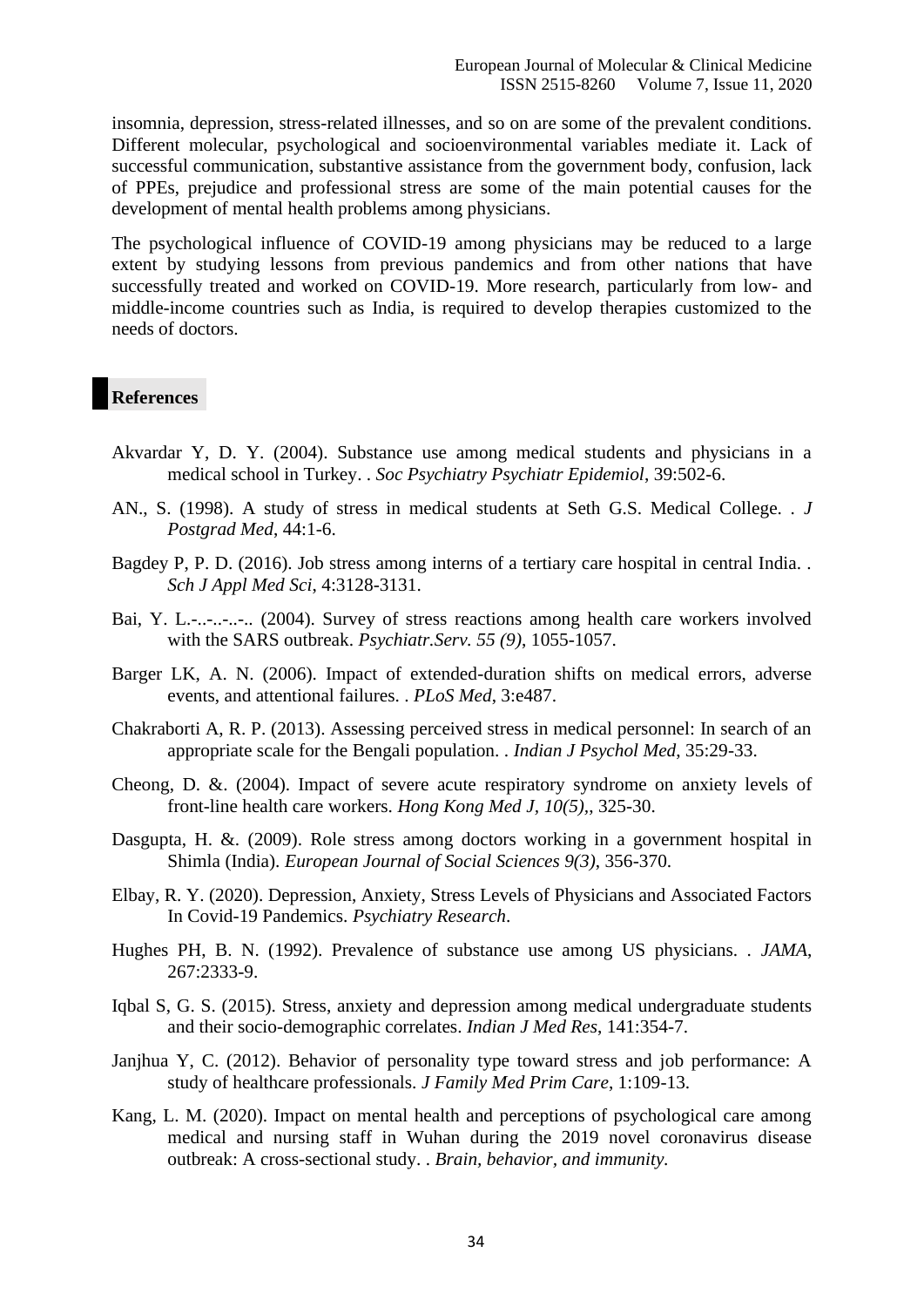- Khalid, I. K. (2016). Healthcare workers emotions, perceived stressors and coping strategies during a MERS-CoV outbreak. . *Clinical medicine & research, 14(1)*, 7-14.
- Khee, K. S. (2004). The psychological impact of SARS on health care providers. . *Critical Care and Shock*, 100-106.
- Kotzabassaki S, P. S. (2003). Burnout in renal care professionals. *EDTNA ERCA J*, 29:209- 13.
- Lai, J. M. (2020). Factors associated with mental health outcomes among health care workers exposed to coronavirus disease 2019. *JAMA Netw*, Open 3 (3) e203976-e.
- Landrigan CP, R. J. (2004). Effect of reducing interns' work hours on serious medical errors in intensive care units. *N Engl J Med*, 351:1838-48.
- Lee, A. W. (2007 Apr). GM Stress and psychological distress among SARS survivors 1 year after the outbreak. . *Can J Psychiatry*, 52(4): 233–240.
- Liu, X. K. (2012). Depression after exposure to stressful events: lessons learned from the severe acute respiratory syndrome epidemic. . *Compr. Psychiatry 53 (1)*, 15-23.
- Lockley SW, C. J. (2004). Effect of reducing interns' weekly work hours on sleep and attentional failures. *N Engl J Med*, 351:1829-37.
- Lutsky I, H. M. (1994). Use of psychoactive substances in three medical specialties: Anaesthesia, medicine and surgery. . *Can J Anaesth*, 41:561-7.
- Mak, I. C. (2009). Long-term psychiatricmorbidities among SARS survivors. . *Gen. Hosp. Psychiatry 31 (4)*, 318-326.
- Maunder, R. (2004). The experience of the 2003 SARS outbreak as a traumatic stress among frontline healthcare workers in Toronto: lessons learned. . *Philosophical Transactions of the Royal Society of London. Series B: Biological Sciences, 359(1447)*, 1117-1125.
- Maunder, R. H. (2003). The immediate psychological and occupational impact of the 2003 SARS outbreak in a teaching hospital. . *Cmaj, 168(10)*, 1245-1251.
- Mavroforou A, G. A. (2006). E. Alcohol and drug abuse among doctors. *Med Law*, 25:611- 25.
- McAlonan, G. M. (2007). Immediate and sustained psychological impact of an emerging infectious disease outbreak on health care workers. *The Canadian Journal of Psychiatry, 52(4)*, 241-247.
- McMahon, S. A. (2016). Healthcare providers on the frontlines: a qualitative investigation of the social and emotional impact of delivering health services during Sierra Leone's Ebola epidemic. *Health Policy and Planning, 31(9)*, 1232-1239.
- Menon V, S. S. (2015). Barriers to healthcare seeking among medical students: A cross sectional study from South India. . *Postgrad Med J*, 91:477-82.
- Mishra, P. B. (2016). Knowledge, attitude and anxiety towards pandemic flu: a potential bio weapon among health professionals in Indore city. *Przeglad epidemiologiczny, 70(1)*, 41-45.
- Mohan S, P. A. (2006). Tobacco use among medical professionals in Kerala, India: The need for enhanced tobacco cessation and control efforts. . *Addict Behav*, 31:2313-8.